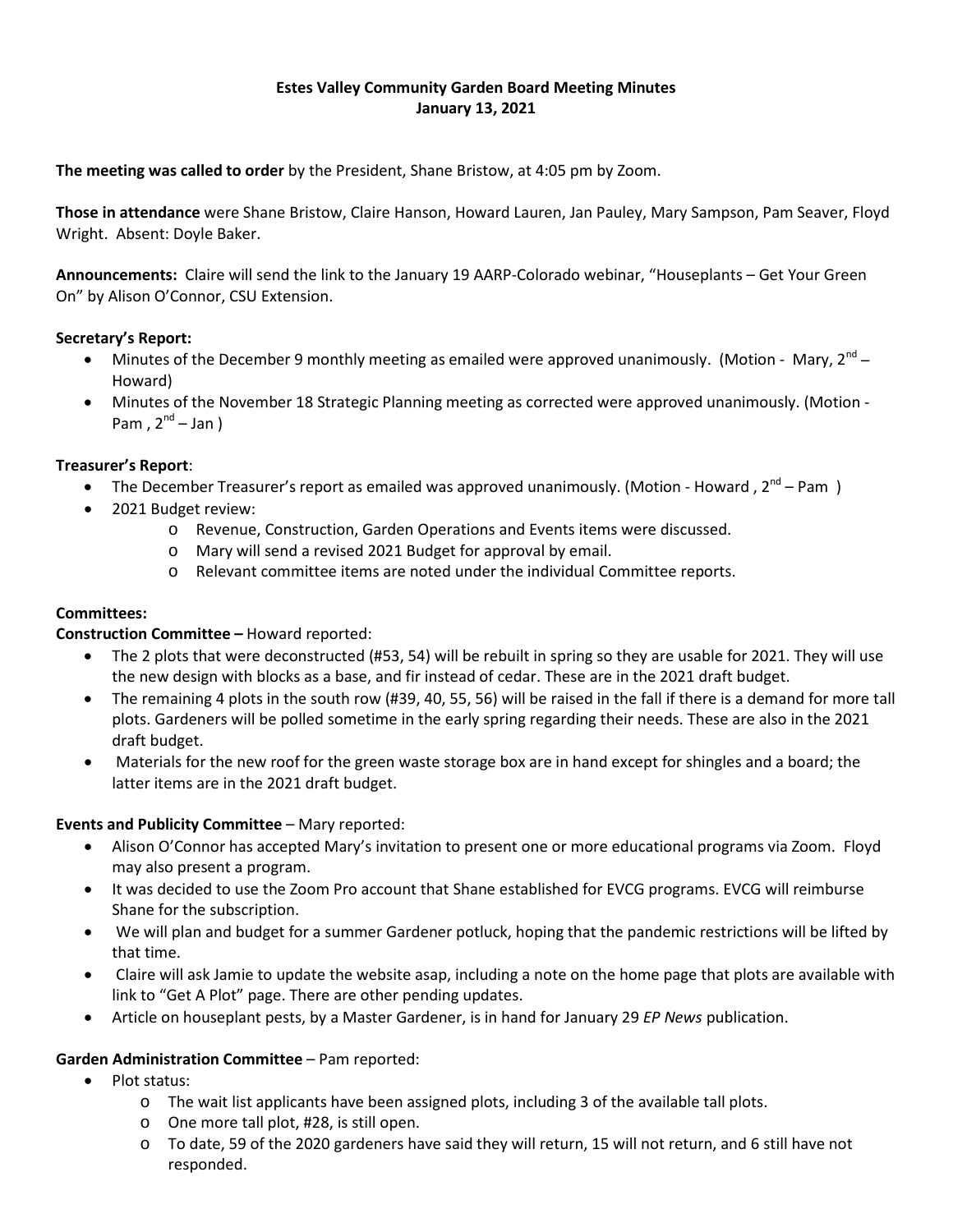- It was decided that it would be beneficial to advertise for new gardeners, via the website and both newspapers. Claire will draft an article for review.
- The 2020 Gardener Survey will be emailed by Pam as soon as convenient.

# **Garden Operations Committee** - Floyd reported:

- Seeds are again in short supply this year, due to the continued interest in home gardening.
- Drip irrigation may not need further supplies/materials this year, but has been included in the budget estimate just in case.
- Compost suppliers will be researched to find the most economical source.
- Pest (rodent) control will begin in March or April this year, hoping this might minimize the amount and duration of the program.

# **Grants and Gifts Committee** – Doyle reported by email:

- He has started to work on the after-action report for the AARP grant, which is due by January 31. He will request any missing information from relevant Board members.
- No thoughts as of now about seeking new grants funds this year.

# **Old Business:**

- Records Retention Policy Final approval was unanimous. (Motion Mary,  $2^{nd}$  Jan)
- December 2021 Garden Administration Committee Garden Policies review Final approval was unanimous. (Motion - Howard,  $2^{nd}$  – Mary)
- Conflict of interest statements are outstanding from Shane and Mary. Shane will upload to Google Drive folder (under Corporate Book) once all are received.

# **New Business:**

- Shane noted that the February agenda will include a discussion of Board membership, since January marks the half-way point of the Board year. Ideas for potential new members are requested.
- Claire will write a thank-you note to Wendy Corcoran acknowledging her consistent volunteer contributions since 2016, as she is moving from Estes Park.

**The meeting was adjourned at 5:04 PM.** The next meeting will be February 10, via Zoom.

Respectfully submitted,

Claire Hanson, Secretary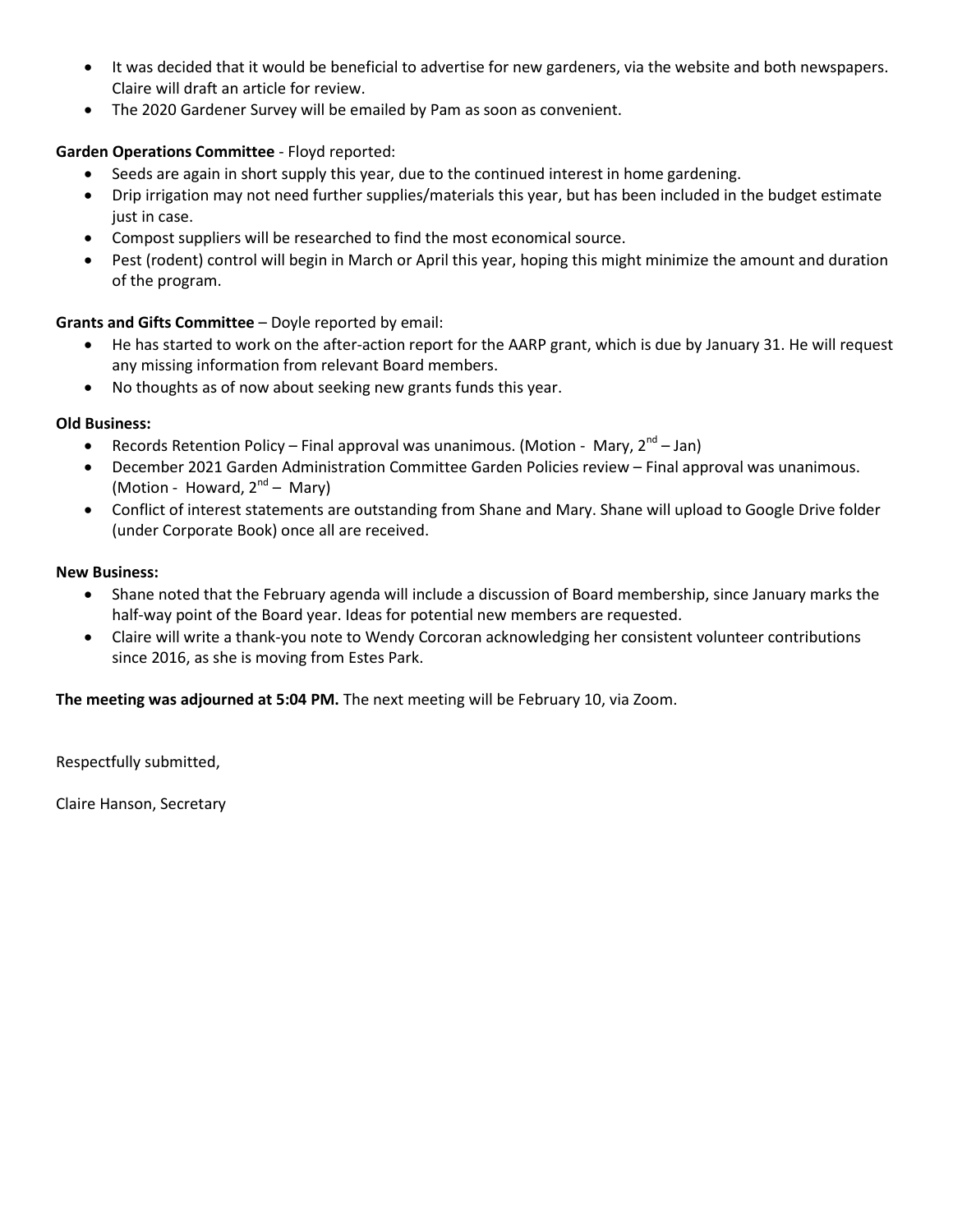# **Estes Valley Community Garden Board Meeting Minutes February 10, 2021**

**The meeting was called to order** by the President, Shane Bristow, at 4:00 pm by Zoom.

**Those in attendance** were Doyle Baker, Shane Bristow, Claire Hanson, Howard Lauren, Jan Pauley, Mary Sampson, Floyd Wright. Absent: Pam Seaver

## **Announcements:** None

## **Secretary's Report:**

• Minutes of the January 13 monthly meeting as corrected were approved unanimously. (Motion - Jan,  $2^{nd}$  - Mary)

## **Treasurer's Report**:

- The January Treasurer's Report as emailed was approved unanimously. (Motion Claire,  $2^{nd}$  Jan)
- YTD Budget report review Questions about some of the first-level categories in the budget were discussed, and it was decided by consensus to leave them as is. There were no questions about the budgeted amounts.

### **Committees:**

**Construction Committee –** Howard reported:

- The drop-rod mechanism that secures the half of the east gate is being re-designed, and should be completed once the weather improves a bit.
- The new AARP donor sign will be bolted to the shed below the current sign, and sharp-pointed screws on the other signs will be replaced with bolts to improve safety on the inside wall.
- By consensus, it was decided to designate the 2 Crossroads plots (53, 54) as experimental , with the next trial to be re-construction using a course of blocks and one course of fir boards. These will thus be slightly taller than the regular plots. Construction will be in spring 2021 so they are usable this season.

### **Events and Publicity Committee:**

- Mary reported on planned educational programs:
	- o Alison O'Connor, CSU Extension, will present "Perennial & Annual Flower Gardens for the Estes Valley", 21 April at 1 pm, via Zoom. Slides will be made available in various media.
	- o Floyd will present "Successful Trees & Bushes in the Estes Valley Mountain Community", 12 May at 1 pm, in the Stanley Park Pavilion or via Zoom, depending on weather. Slides will also be available as in April.
	- o Publicity for both programs will be in both newspapers, on EVCG.org, and emailed to our gardeners.
	- o Orientation can be presented via Zoom with Alison's setup advice.
- Claire reported on publicity:
	- o 20 January *EP News* column was "Those Pesky Houseplant Pests!, by Mary Pat Aukema, Master Gardener.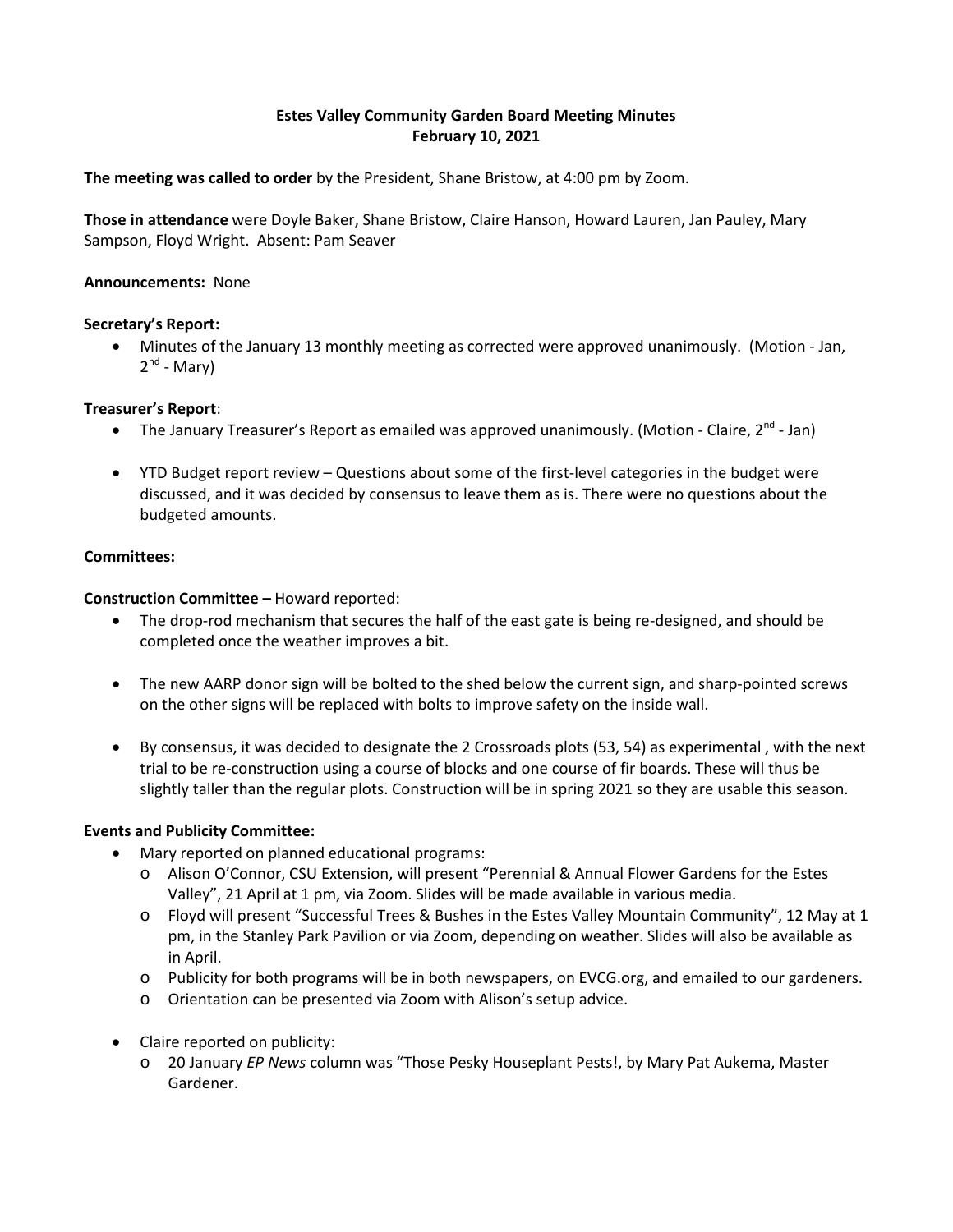- o 5 February press release to *EP News* and *Trail*-Gazette was a call for new gardeners highlighting Garden improvements completed with AARP Community Challenge Grant funding. Both papers included the 2 photos and 2 logos provided with the press release.
- o 26 February *EP News* column will be on defensible space focusing on the garden and home landscape.
- o Website: Jamie Murphy has completed all the updates that were requested, and has resigned as EVCG webmaster effective as soon as we can find a replacement. By consensus, it was decided to try to recruit a gardener to take over the webmaster duties. Claire will send out an email asap.

## **Garden Administration Committee -** Claire reported:

- Plot status:
	- o As of 5 February, there were 9 open plots.
	- $\circ$  21 envelopes were picked up this morning from the PO box, not completely logged by the time of this meeting. 19 rental checks, 1 contract with missing check, 1 new application.
	- o Estimate 3 open plots (no tall ones) will remain after this batch is processed. An updated status will be emailed to the Board later today.
	- $\circ$  It was reiterated that tall plots are assigned based on need rather than leaving a current gardener without physical challenges to hold a plot that is converted to tall.
- Sponsorships:
	- o Currently 6 individual s have requested sponsorships, 3 for Elementary School Garden Club, 4 for Crossroads.
	- o Board restated established policy that sponsorships are based on financial need, not contingent on volunteer hours or any other criteria. Financial need is indicated by gardener's request based on their income levels as specified on the Application for Garden Plot. Gardeners are not asked to provide documentation of income or need. All gardeners are expected to volunteer at least 2 hours annually, regardless of their payment status.

# **Garden Operations Committee**:

- Floyd noted that, based on comments on the Gardener Survey, the drip output to the westernmost row of plots will be evaluated. They are farthest from the source which may affect the amount of output.
- Doyle requested that the Board consider whether changes are needed to the Garden entry requirements for the gate signs, for discussion and decision at the March meeting.

**Grants and Gifts Committee:** Doyle suggested we consider developing a systematic program of publicizing and funding plot scholarships. It was decided to table this until the Strategic Planning meeting in November. Publicity during the intervening months can include mention of the sponsorships, to broaden awareness in the community.

### **Old Business:**

• Garden Policies were reviewed and update d by the Garden Administration Committee on 10 December 2020. Updates were approved by email on 23 January 2021. Updated document is posted on the website and Google Drive.

### **New Business:**

• 2020 Annual Report was approved as emailed to the Board on 4 February. Claire will email it to all gardeners, donors and friends (i.e. past Board members). A few may need to be sent by postal mail to donors with no email address on file.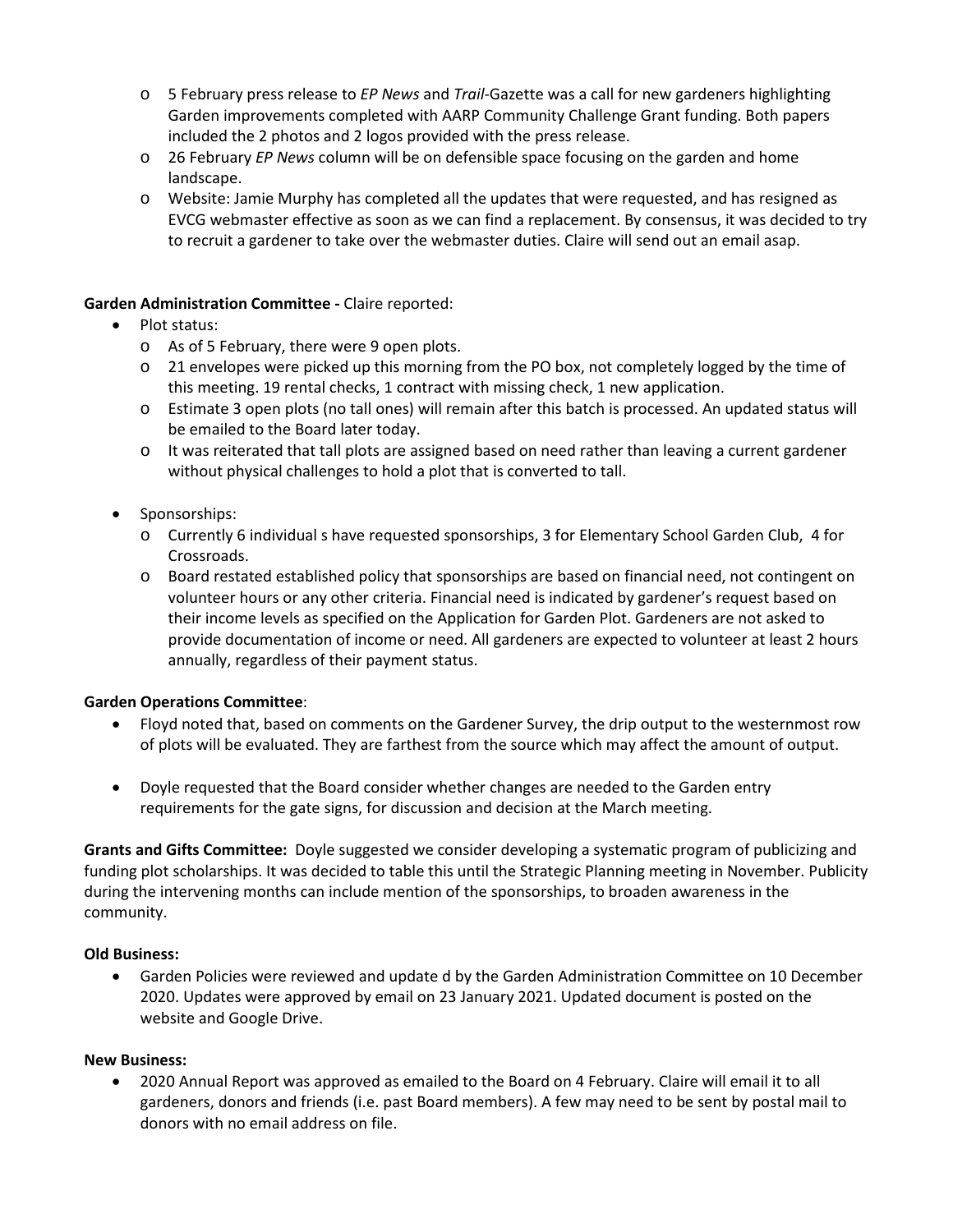- Board member status updates and recruitment needs for 2021:
	- o Shane and Floyd will be leaving the Board when their terms end in July 2021.<br>Shane will continue to help with the Crossroads cooler coordination
		- Shane will continue to help with the Crossroads cooler coordination.
		- **Fioyd will continue to help with water issues through the end of the 2021 gardening season.**
	- o We will need to recruit 2-3 new directors depending on whether we want to fill all 9 seats or stay with 8 directors. Younger gardeners would be an excellent addition to the Board.
	- o Committee assignments discussion was tabled to the March meeting.
- It was decided that the Garden Administration Committee will be responsible for planning and implementing Orientation.
	- o Claire will be the point person; Shane will send out the PowerPoint slides for comment/updating; Jan, Mary, Doyle and Howard will help as needed.
	- o New gardeners will be asked if they prefer Zoom or a socially-distanced program. Date could be moved to later in April if we want to try for an outdoor location with better weather.
- The March meeting will be via Zoom. We will evaluate the weather and hold the April and subsequent meetings at the Stanley Park pavilion if possible.

**The meeting was adjourned at 5:12 PM.** The next meeting will be March 10, via Zoom.

Respectfully submitted,

Claire Hanson, Secretary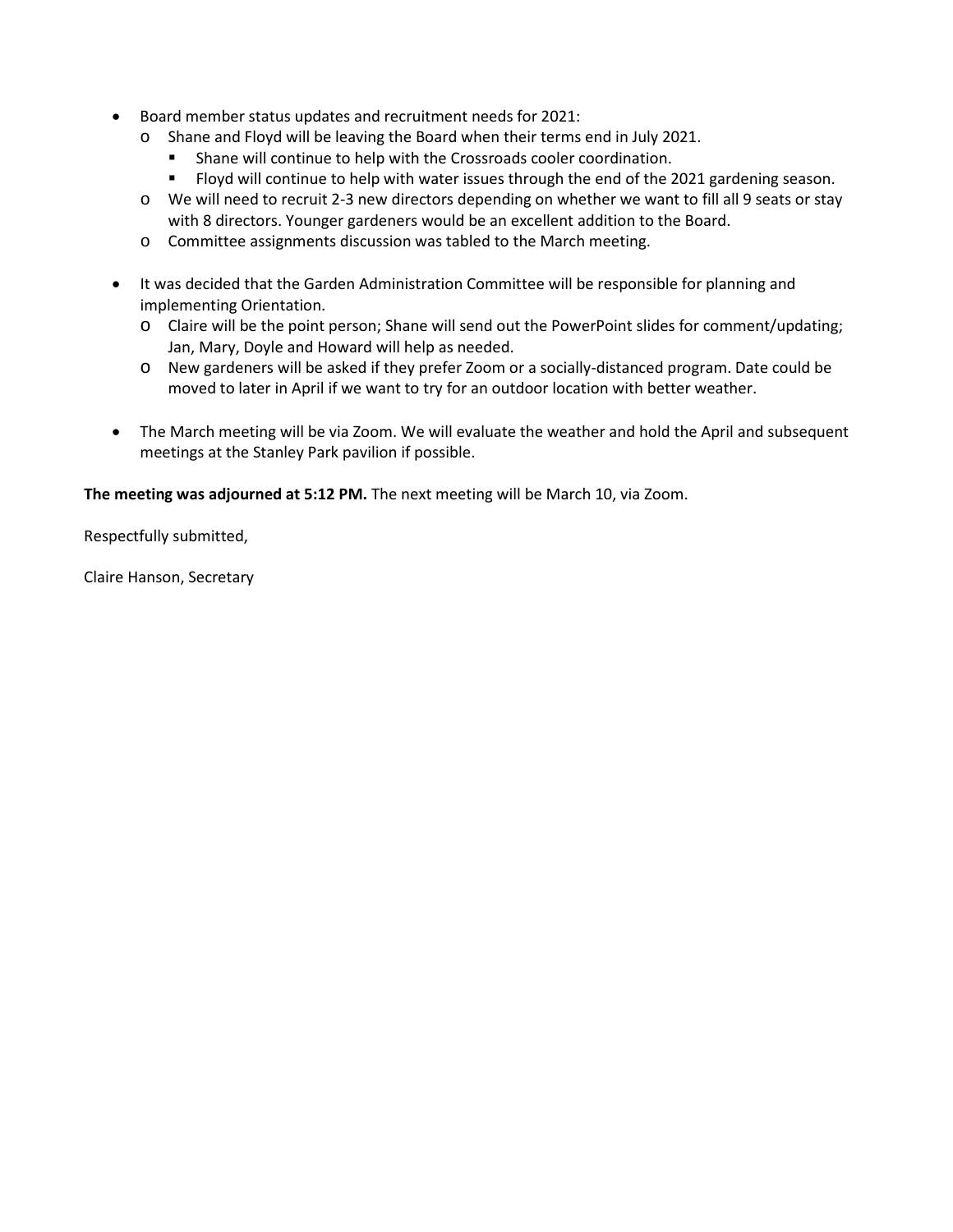## **Estes Valley Community Garden Board Meeting Minutes March 10, 2021**

**The meeting was called to order** by the President, Shane Bristow, at 4:00 pm by Zoom.

**Those in attendance** were Doyle Baker, Shane Bristow, Claire Hanson, Jan Pauley, Mary Sampson, Pam Seaver. Absent: Howard Lauren, Floyd Wright.

## **Announcements:** None

### **Secretary's Report:**

• Minutes of the February 10 monthly meeting as emailed were approved unanimously. (Motion - Mary,  $2^{nd}$  - Jan)

## **Treasurer's Report**:

- The February Treasurer's Report and the Year to Date Budget as emailed were approved unanimously. (Motion Pam,  $2^{nd}$ - Jan)
- For the record, the 2021 Budget was approved by email, unanimously, on January 19-20, 2021.

### **Committees:**

### **Construction Committee:**

Howard reported via email that he will complete the fixes for the east gate drop rod, shed signs and door catch after this next bout of cold and wet weather.

## **Events and Publicity Committee:**

Mary reported:

- Alison O'Connor will present an educational program on April 21. Mary is working with her to set up the Zoom structure and a practice session.
- Publicity will be planned for the program.

Claire reported:

- February 26 EP News column was "Garden and Landscape in a Time of Drought and Fire", by Susan Carter, CSU Extension Horticulture and Natural Resources Agent, Tri Rivers Area (Grand Junction.)
- March column ideas are in progress.
- Michaela Ferguson is our new webmaster. She is a returning gardener with experience building and updating websites. She completed her first round of updates within 4 hours of my sending the 6 items.

### **Garden Administration Committee –** Pam reported:

- Plot status:
	- o There are 23 new gardeners, 26%, which is about the same year to year.
	- o There are 13 sponsored plots, 14%: 5 individuals, 4 Crossroads, 3 Elementary School Garden Club, 1 EVICS.
	- o The 18 tall plots make up 20% of the total.
	- o All plots are filled and there is no waiting list at this time.
- Orientation:
	- o Dates will be Sunday, April 18, 3 5 pm and Tuesday, April 20, 6:30 8:30 pm, both live Zoom events.
	- o New gardeners from both 2021 and 2020 will be strongly encouraged to attend, since there was no orientation in 2020.
	- o Pam will send email "save the date" now.
	- o Mary will help with Zoom setup, which can include multiple hosts (presenters), slides on screen, chat, and/or live Q&A.
	- o PowerPoint slides will be sent out to those who are not able to attend.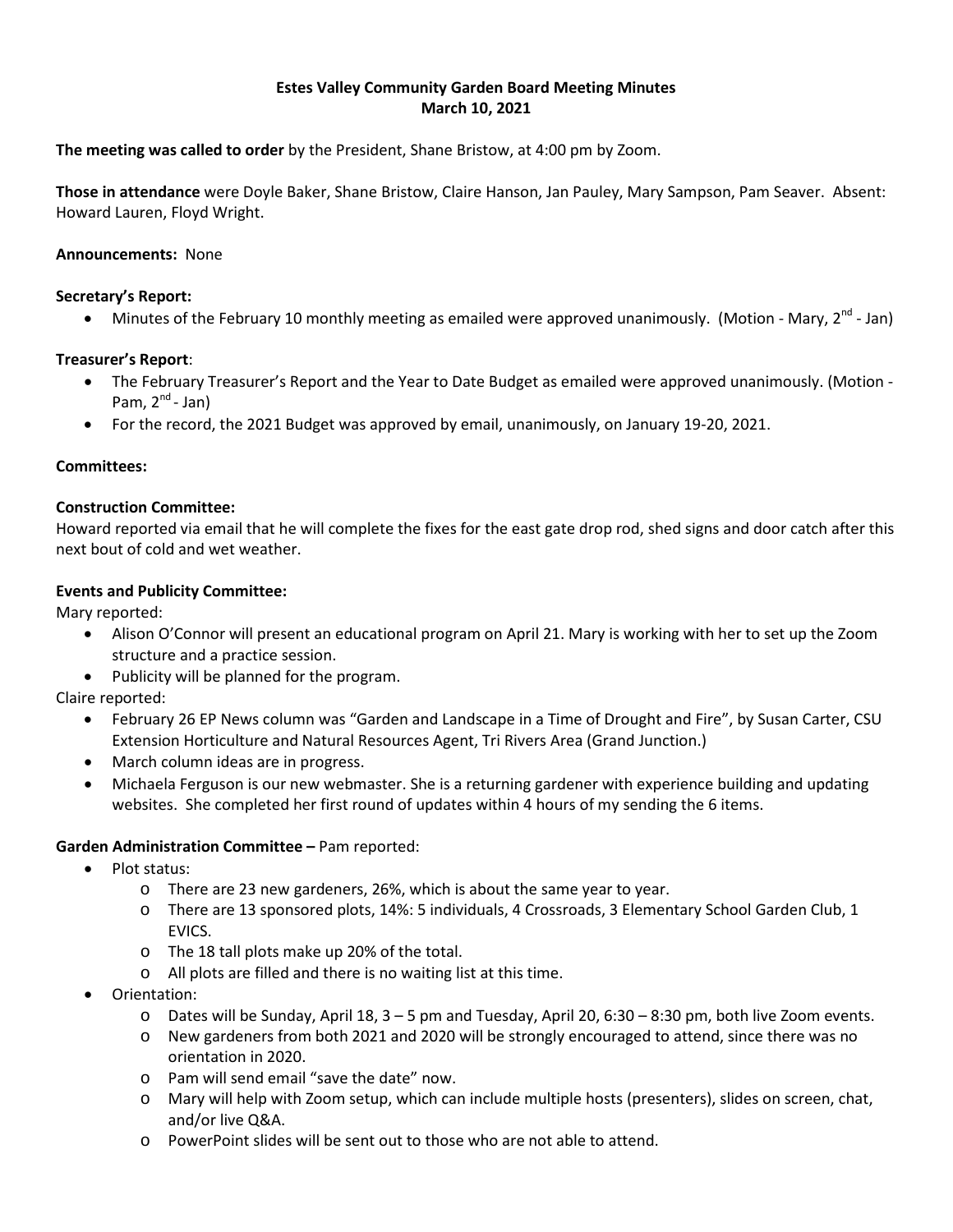o When weather permits, perhaps on or around May 1, a Q&A session will be held at the Garden; handouts of the slides will be available.

## **Garden Operations Committee** – No report.

## **Grants and Gifts Committee:**

- Doyle had nothing to report. He reminded us that Grants & Gifts will systematize the plot sponsorships program for 2022, based on outcomes from Strategic Planning discussion in November.
- Claire delivered a personal thank-you note to Estes Park Dental, Dr. Rauk, for his donation of 2 sponsorships.

## **Old Business:**

- Committee structure was discussed.
	- o Moving forward, for sustainability, there needs to be more volunteer gardener recruitment for specific tasks or teams, so the Garden is not so dependent on Board members' time and effort.
	- o This will be especially important when Floyd leaves the Board and ends involvement with the water systems and operations in general, at the end of the 2021 season.
	- o At orientation and other appropriate times, calls for volunteers for specific tasks or projects should take place.
- Spring Clean-Up was set for Saturday, May 1, with Sunday, May 2 as a weather alternate.
- It was decided by consensus that the current version of the entry gate signs, stating entry rules based on public health guidance from fall 2020, will be posted in both of the new sign boxes. They can be updated easily at any time. Content will be re-evaluated when gardening season gets closer.
- The Annual Report was emailed 2/13/2021 to donors, Town Trustees and former EVCG Board. A hard copy was sent to the one donor for whom we have no email address.

## **New Business:** None

**The meeting was adjourned at 5:00 PM.** The next meeting will be April 14, via Zoom, unless the weather permits an outdoor meeting at the Stanley Park pavilion.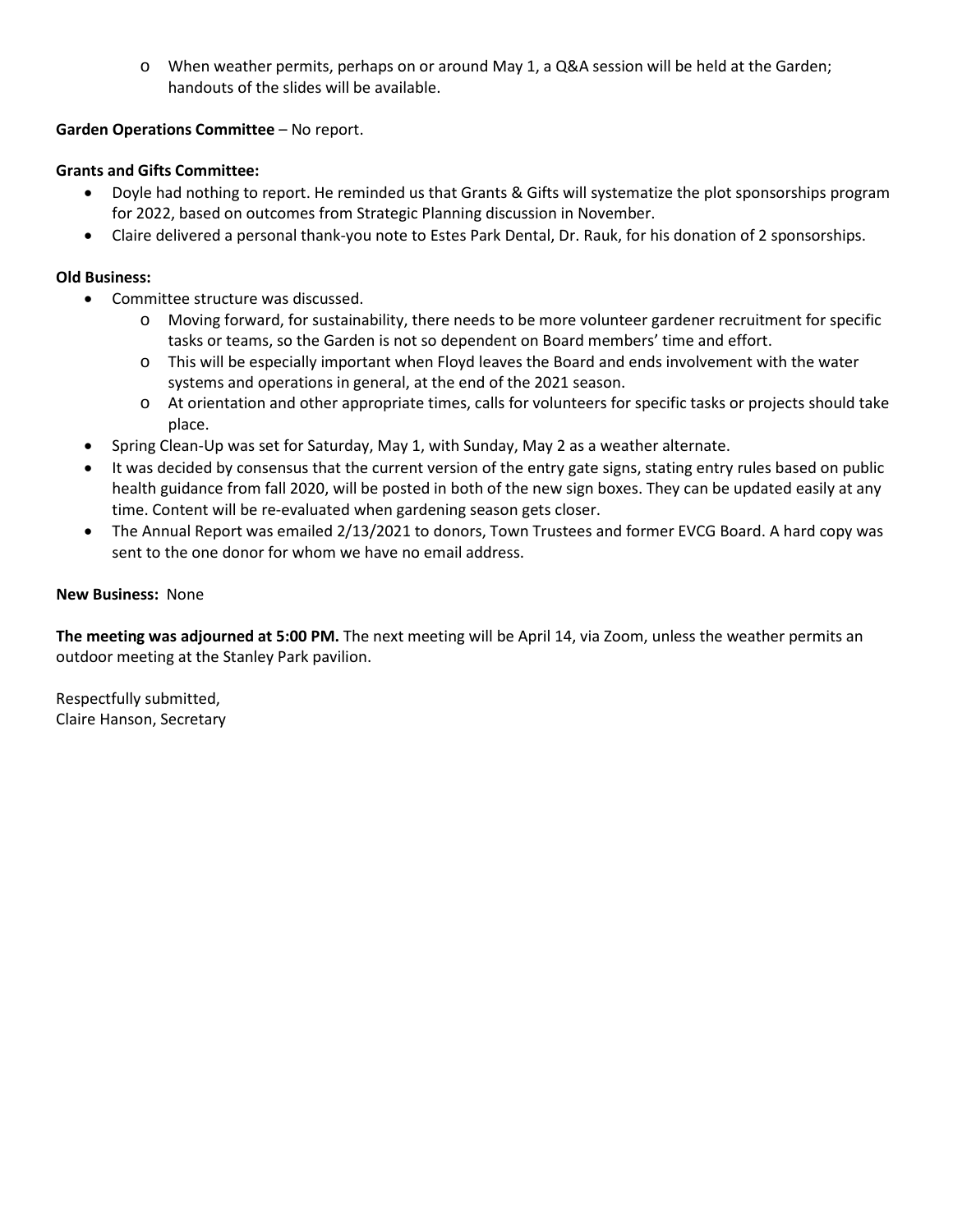## **Estes Valley Community Garden Board Meeting Minutes April 14, 2021**

**The meeting was called to order** by the President, Shane Bristow, at 4:07 pm by Zoom.

**Those in attendance** were Doyle Baker, Shane Bristow, Claire Hanson, Howard Lauren, Jan Pauley, Pam Seaver, Floyd Wright. Absent: Mary Sampson

## **Announcements :**

- Howard officially gave notice that he will be leaving the Board this summer, probably in July or August, as they are moving to the Denver area. He will have limited availability for construction and maintenance projects until then. If a replacement is recruited before then, he would be ready to step down when that person became available. He and Leanne are giving up their tall plot as of today.
- Floyd noted that he will be available through early to mid-June, but not mid-June through September. He will leave the Board at the end of his term, July 2021. He will continue to check in on operations needs during June – September when he is in town.

# **Secretary's Report:**

• Minutes of the March 10 monthly meeting as emailed were approved. (Motion - Pam,  $2^{nd}$  - Jan)

## **Treasurer's Report**:

- The April Treasurer's Report as emailed was approved. (Motion Jan,  $2^{nd}$  Howard)
- YTD Budget report review No questions or discussion.

### **Committees:**

### **Construction Committee -** Howard reported:

- Doyle and Howard completed reconstruction of plots 53 and 54 so they are ready to be filled with soil for use this season.
- Howard will complete reinforcing the drop rod on the east gate and fix the sharp screw points inside the shed (from the donor signs) when the weather improves again. He suggested some additional reinforcement for the gate during next winter due to the wind load on the latch bolts.
- The new donor sign for the AARP grant is permanently installed.
- Replacing the roof on the green waste shed should be done later in spring or summer, when the weather is more reliable. Shingles and plywood are needed; the other materials are in hand.

### **Events and Publicity Committee:**

- Mary reported by email:
	- o April 21, 1pm Education Program Alison O'Connor, 'Annual & Perennial Flower Gardening in the Estes Valley', via Zoom.
	- o Mary and Claire are meeting with Alison on Monday for a Zoom practice session.
	- o There are 16 participants registered for the program as of April 13.
- Claire reported:
	- o There was no March gardening column; for April 30 EP News the topic will be high-elevation gardening differences
	- o Press release for Alison O'Connor's April 21 program was published in EP News and Trail-Gazette on April 2.
- It was decided by consensus to thank Jamie Murphy for her 4-year service as webmaster with a Kind Coffee gift card (\$25) and hand-written note. Claire will take care of getting this done.

### **Garden Administration Committee:**

- Pam reported:
	- o All plots are filled, 2 currently on waiting list.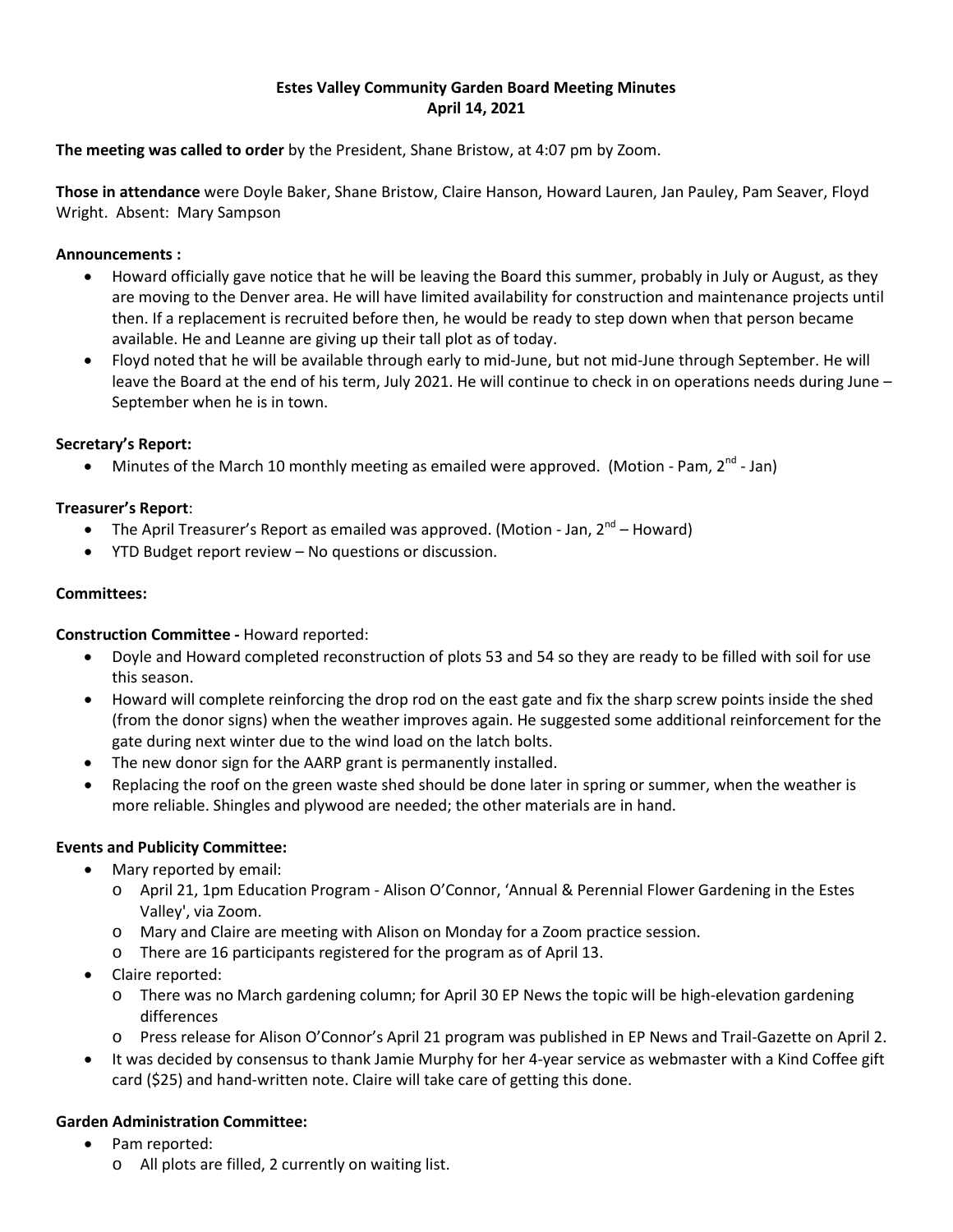- o Orientation All new gardeners have responded and are able to attend one of the two sessions. Quite a few returning gardeners, including some veterans, have registered. Pam will send the link out tomorrow.
- After discussion it was decided by consensus that if a returning gardener misses a deadline for contract or payment they will be asked to re-apply and will be placed at the top of the waiting list. This should be made clear in the Garden Policies.

## **Garden Operations Committee**:

- Floyd reported:
	- o Enviropest will provide the same services as last year, \$299 first visit, \$40 per follow-up. Floyd will schedule this to start as soon as possible.
	- o Zack from EVRPD will help with the spring water logistics including the backflow preventer inspection or whatever the Town requires this spring. This summer John Feeney from EVRPD will take over when Zach moves to a new position with EVRPD.
	- o Results of the soil sample sent to CSU for analysis should be available soon. Fertilizer is purchased and Floyd will determine the "recipe" so the individual bags can be filled before Clean-up Day or by volunteers on that day if necessary.
- It was decided by consensus to continue live-trapping but volunteers are needed to manage this task.
- Doyle requested that Floyd provide a briefing on the irrigation system including materials used, so that Doyle and the Operations Team (volunteers) can take over full management and maintenance once Floyd steps aside.
- Doyle will circulate a list of tasks for volunteers, for Clean-up Day and beyond, so we can generate interest at orientation. **[need by Sunday 4/18 noon latest, so slides can be updated for Sunday 3 pm orientation]**
- Clean-up Day will be May 1. An alternate date will be identified if needed in case of bad weather, this will be decided after May 1. Email to gardeners should go out soon, including the list of potential tasks.
- Floyd will purchase red paint with rust-inhibitor for the 3 metal benches. They were originally bright red to match the wood bench but have faded to lavender. Volunteers will paint with brushes, not spray paint.

**Grants and Gifts Committee** – Doyle reported no activity, none planned until there is a need for project funding.

### **Old Business:** None

### **New Business:**

Doyle suggested we contact the Estes Park Garden Club to ask if they might be interested in collaborating in one or more programs or other types of connections, to increase sharing of gardening knowledge and expertise in Estes Valley. Howard will contact Joan Sapp as a first step.

**The meeting was adjourned at 5:14 PM.** The next meeting will be Tuesday, May 11 at the Stanley Park pavilion, weather permitting. The date was changed from May 12 due to some scheduling conflicts.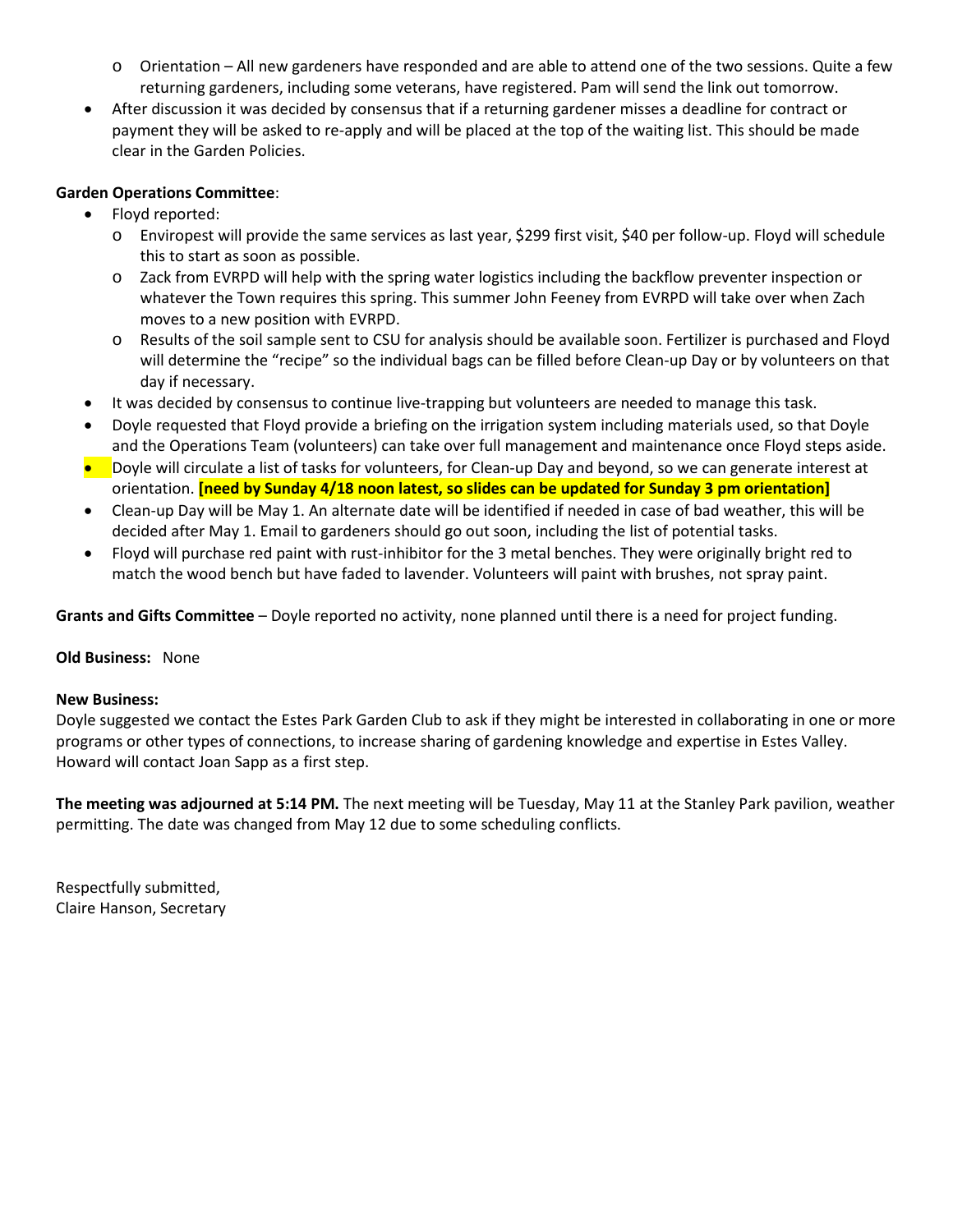## **Estes Valley Community Garden Board Meeting Minutes May 11, 2021**

**The meeting was called to order** by the President, Shane Bristow, at 4:00 pm by Zoom.

**Those in attendance** were Doyle Baker, Shane Bristow, Claire Hanson, Howard Lauren, Jan Pauley, Mary Sampson, Pam Seaver, Floyd Wright.

### **Announcements:** None

### **Secretary's Report:**

• Minutes of the April 14 monthly meeting as emailed were approved unanimously. (Motion - Mary,  $2^{nd}$  - Jan)

### **Treasurer's Report**:

• The May Treasurer's Report and YTD Budget as emailed were approved unanimously. (Motion - Claire,  $2^{nd}$  – Jan)

### **Committees:**

**Construction Committee -** Howard had nothing to report.

### **Events and Publicity Committee:**

- Mary reported:
	- o April 21, 1pm Education Program Alison O'Connor, 'Annual & Perennial Flower Gardening in the Estes Valley', via Zoom was re-scheduled to June 15 due to Mary's family medical emergency. Those who had registered were notified by email of the postponement.
	- o Floyd will present "Successful Trees and Shrubs for the Estes Valley Mountain Community" via Zoom, Wednesday, May 12, 1:00 pm. As of yesterday, about 12 were registered.
- Claire reported:
	- o April 30 column, "Estes Valley Gardening: We're Not in Iowa Anymore" was based on Alison's April 2018 presentation, with her review before publication. May 28 column will be based on Floyd's presentation on trees and shrubs, with his review before publication.
	- o A press release will be sent to both newspapers for publication June 4, for Alison's June 15 presentation.
	- o Website updates: Orientation recordings are both linked, Board Minutes are updated, several items added to the Resources page.
	- o A Kind Coffee \$25 gift card and thank-you note were delivered to Jamie Murphy in appreciation of her 4 years of service as webmaster.

### **Garden Administration Committee –** Pam reported:

- One new gardener from waiting list received a tall plot, and there are currently 3 names on the waiting list.
- Hail cloth has been ordered, free shipping and no sales tax. A message will go out to all gardeners asking them to sign up if they want to purchase hail cloth when it arrives.
- All plot numbers are in place except plot 54 as #4's are out of stock at the moment.

### **Garden Operations Committee**:

- Floyd reported:
	- o Cold weather forecast delayed the water turn-on from last week; Floyd is coordinating with John Feeney, EVRPD, for a new date which could be this week.
	- o Enviropest first visit went well; the new technician is a local person who is familiar with Estes Park conditions.
	- o The soil test results are not yet returned. Since there have been only minor differences in previous years the fertilizer mixture was determined based on the previous test results.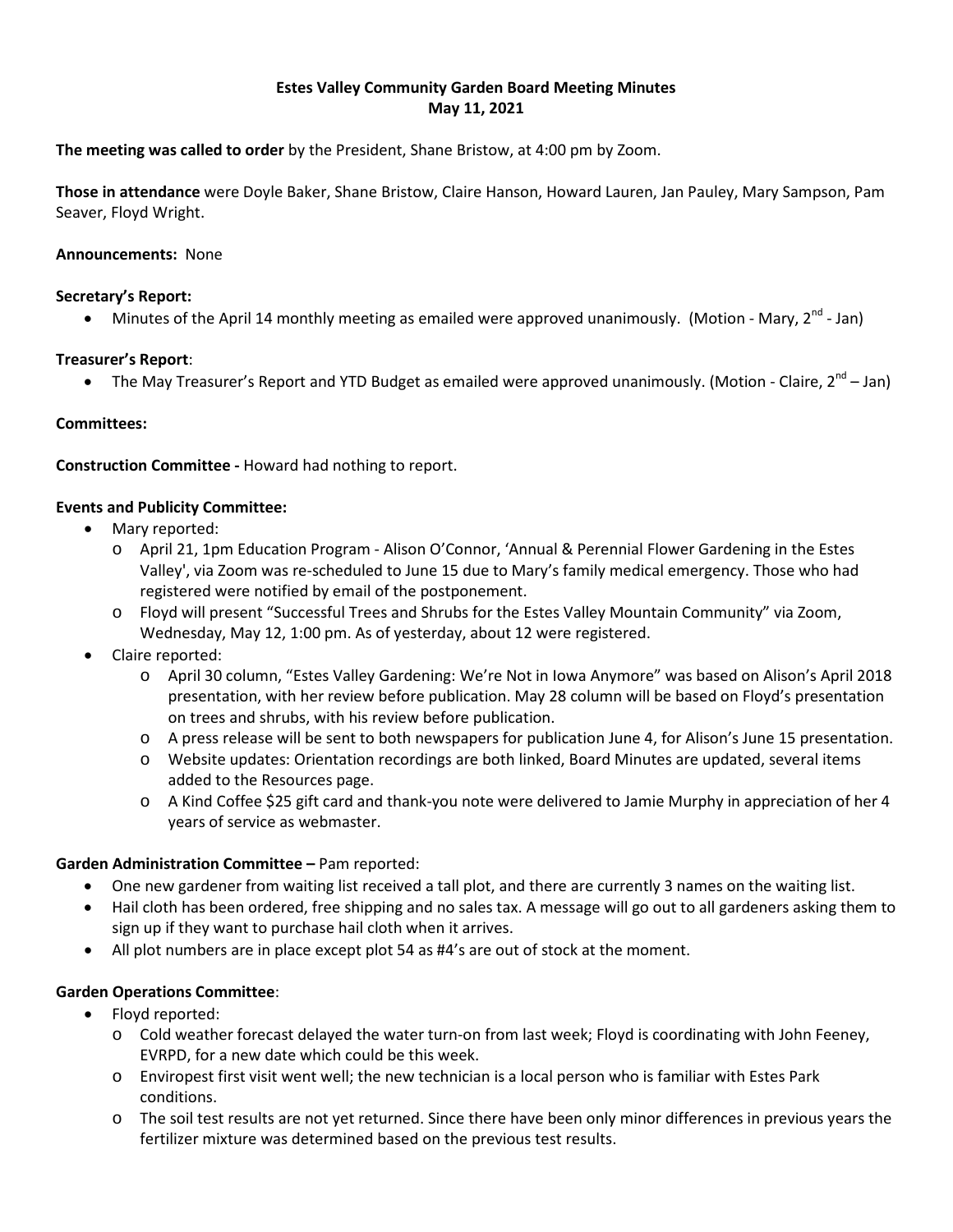- o Plan is to obtain the needed garden soil from the Salvation Army's High Peak Camp construction site as soon as the soil dries enough to move. Meanwhile, whatever remains next to and under the compost load by the west gate can be used to fill any plots that are in dire need of soil in addition to compost.
- o It was suggested we schedule soil and compost delivery in the fall instead of spring, when the weather is more dependable and gardeners can prepare plots for winter with the new amendments. Agreement by consensus.
- o All the scrap wood currently stored in piles by the shed and the south fence, as well as any other unwanted items that have accumulated there and in the shed are becoming unsightly and blocking pathways. By consensus, these items will be taken to the Transfer Station unless there are obviously usable items that could be given away.
- Some points to consider from questions that arose during new gardener orientation:
	- o Should the emergency numbers list include an EVRPD contact for emergency water turn-off ?
	- $\circ$  It would be helpful to have a brief write-up of how to do the soil test and how to determine the fertilizer mixture, for Ops Team "handbook".
	- o Pest identification book would be useful to own. Floyd will purchase a used copy of *Pests of the West*  (W. Cranshaw, CSU Extension entomologist) that can be kept in the shed with the butterfly field guide.
	- $\circ$  It is important to note, when questions arise, that pest control is done only in the pathways and at the fence perimeter, not inside any plots.
	- o A discussion of types of garden waste for the green waste disposal program led to decision not to change the current rule of no trash, at this time.

**Grants and Gifts Committee** – Doyle had nothing to report.

## **Old Business:**

Board membership and officers for 2021-22:

- Discussion of recruiting new Directors (at least 3 are needed) brought several suggestions from both new and returning gardeners.
	- o Floyd, Pam and Claire will reach out to the 5 suggested candidates to gauge their interest.
	- o At a proposed "orientation/work day" sometime in June, Operations Team tasks could be presented to gardeners to recruit Team members who then might become interested in joining the Board. The same could be done for events and publicity tasks.
- Discussion of officer candidates:
	- o Consensus that at least president should be a current Director.
	- o Consensus that officer slate must be finalized at the June meeting, for scheduled vote at July meeting.
- Volunteer Coordinator position is not currently needed. Board can review this topic at any time.

**New Business:** Pam suggested another work day on May 22. It was agreed she will email the gardeners letting them know of this second opportunity to volunteer.

**The meeting was adjourned at 5:15 PM.** The next meeting will be June 9 at the Stanley Park pavilion, weather permitting.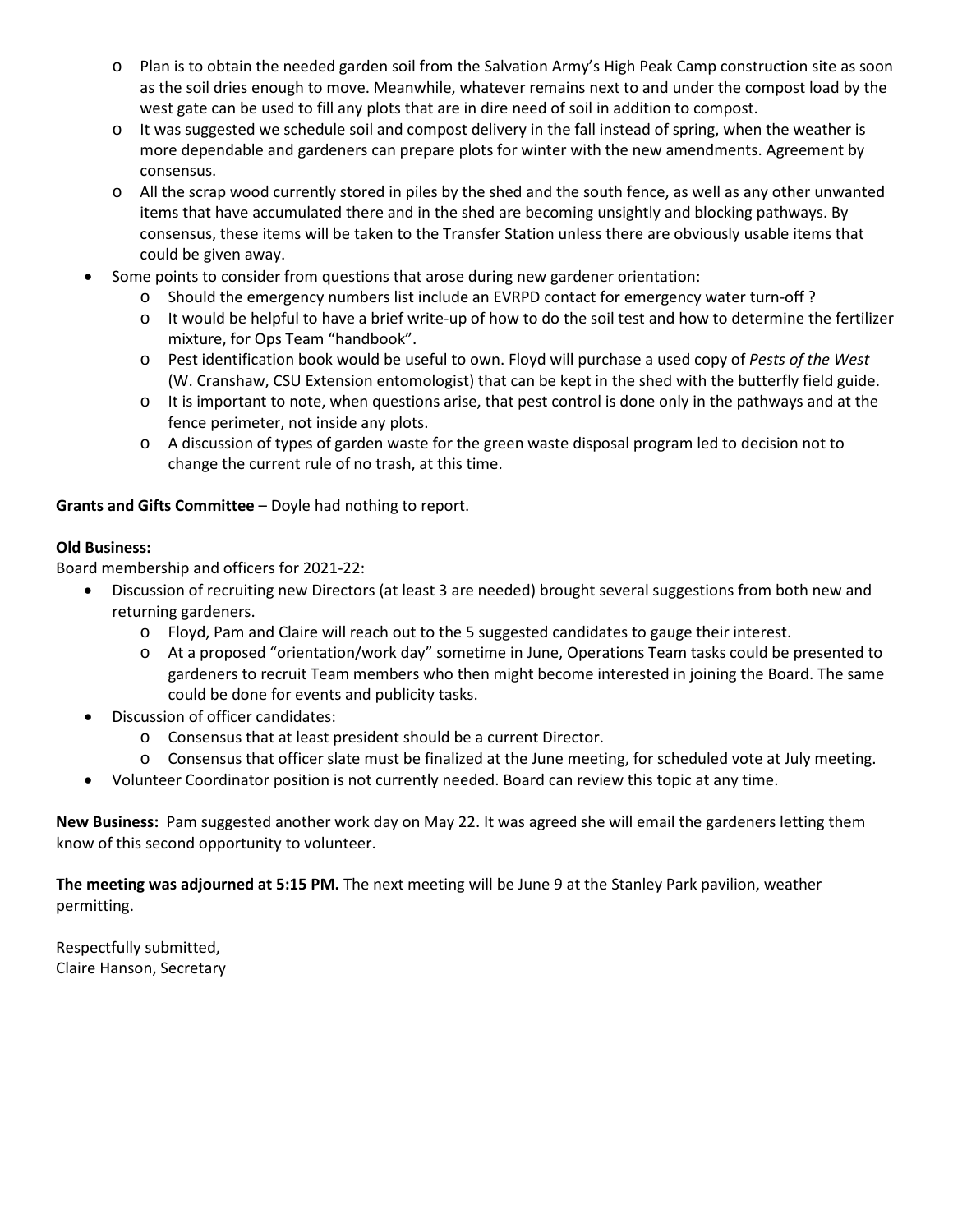## **Estes Valley Community Garden Board Meeting Minutes June 9, 2021**

**The meeting was called to order** by the President, Shane Bristow, at 4:03 pm at the Stanley Park pavilion.

**Those in attendance** were Doyle Baker, Shane Bristow, Claire Hanson, Howard Lauren, Jan Pauley, Mary Sampson, Floyd Wright. Absent: Pam Seaver. Visitor: Kim Muench

**Announcements:** Shane welcomed Kim as a visitor today. She is a prospective Board member.

### **Secretary's Report:**

• Minutes of the May 11 monthly meeting as emailed were approved. (Motion - Mary, 2<sup>nd</sup> - Jan)

## **Treasurer's Report**:

• The June Treasurer's Report and YTD Budget as emailed were approved. (Motion - Doyle, 2<sup>nd</sup> - Howard)

## **Committees:**

### **Construction Committee:**

- Howard had nothing to report.
- Doyle noted that cement blocks are not exceptionally sturdy, with a tendency to break down if heavy weights are built on them. We will need to monitor plot frame wear and tear, especially the tall plots with cedar boards which are heavier than pine/fir.

## **Events and Publicity Committee:**

- Mary reported:
	- o Floyd presented "Successful Trees and Shrubs for the Estes Park" via Zoom, Wednesday, May 12, 1:00 pm. About 18 participants were on the call.
	- o Alison O'Connor's Zoom program, "Annual & Perennial Flower Gardening in the Estes Valley", was rescheduled to June 15 due to Mary's family medical emergency. Those who had registered were notified by email of the postponement. There are currently about 40 registrants.
	- o Claire reported on the monthly gardening columns in Estes Park News:
	- o May 28 garden column Floyd's excellent rewrite of his May 12 presentation on trees and shrubs.
	- $\circ$  June column will be based on Alison O'Connor's June 15 program on flowers.
	- o July will be on safe harvesting and storage of produce, by someone from CSU Extension's Food Safety team.
- It was decided to try to schedule a Gardeners' Potluck this year, probably August or September. A reservation for the pavilion will be needed. Kim volunteered to help with planning the event.

### **Garden Administration Committee:**

- Claire reported that the new gardener assigned to #82 mistakenly installed hail cloth and planted in #81. The2 gardeners worked out a solution with the new gardener restoring #81 to its original status, as #81 did not want to switch. Both were gracious and cordial.
- Doyle noted that about 7 plots show no evidence of gardening as yet this season. It was decided to send a generic email to all gardeners asking them to let us know their plans. This is in keeping with the June 1 start date that is part of the Gardener Policies.

# **Garden Operations Committee**:

- Floyd reported:
	- o Water system is reliable. Drip is on every other night, but not possible to maintain a calendar due to timer imprecision. Additional 30 minutes has been added to each zone (90 minutes for 1-4 and 6, 120 minutes for 5.)